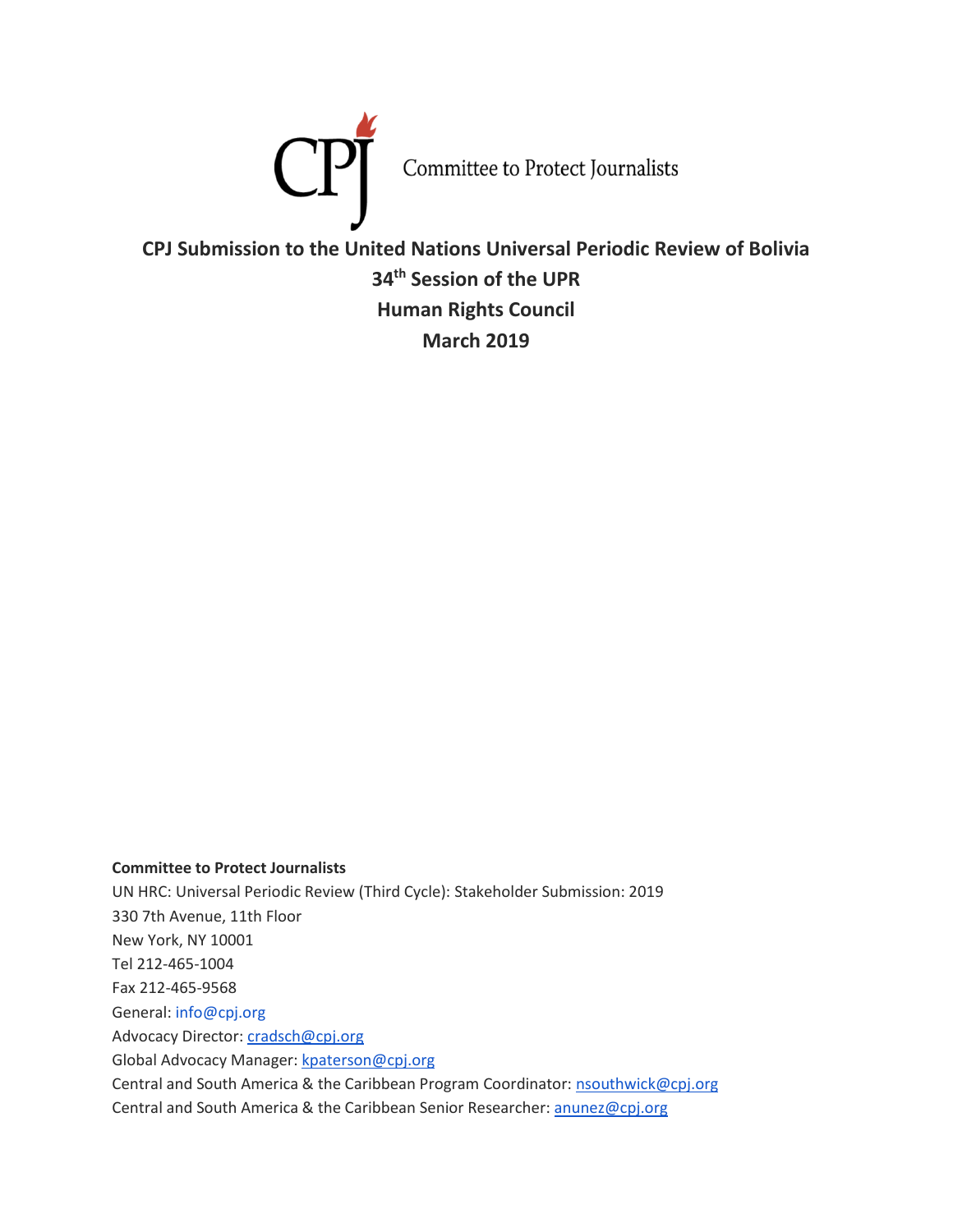# **Brief description of CPJ:**

- 1. The Committee to Protect Journalists is an independent, nonprofit organization that promotes press freedom worldwide. We defend the right of journalists to report the news without fear of reprisal.
- 2. CPJ is made up of about 40 experts around the world, with headquarters in New York City. When press freedom violations occur, CPJ mobilizes a network of correspondents who report and take action on behalf of those targeted.
- 3. CPJ reports on violations in repressive countries, conflict zones, and established democracies alike. A board of prominent journalists from around the world helps guide CPJ's activities.
- 4. CPJ's work is based on its research, which provides a global snapshot of obstructions to a free press worldwide. CPJ's research staff document hundreds of attacks on the press each year.

## **Summary**

This submission was prepared for the Universal Periodic Review (UPR) of Bolivia in November 2019. In it, CPJ assesses the press freedom framework and the press freedom situation on the ground in the country.

Bolivia is a relatively safe country for journalists in terms of physical safety. Since CPJ created its database of journalist murders in 1992, only two reporters have been killed in connection with their work in Bolivia.

However, although Bolivia's journalists do not face a constant threat of physical harm in their daily work, they work within an environment characterized by official harassment, limited access to information, and restrictive legislation that is often abused to intimidate or silence journalists. Independent outlets and those who criticize the country's leadership are especially likely to be targeted. As President Evo Morales runs for an unprecedented fourth presidential term, Bolivian officials should commit to ensuring that all journalists are able to work freely and without interference. The government should take concrete steps to update outdated legislation to reflect international norms on issues like criminal defamation, rather than using that same legislation as a weapon against journalists.

In the final section of this document, CPJ makes a number of recommendations to Bolivia to address the press freedom concerns raised in this submission.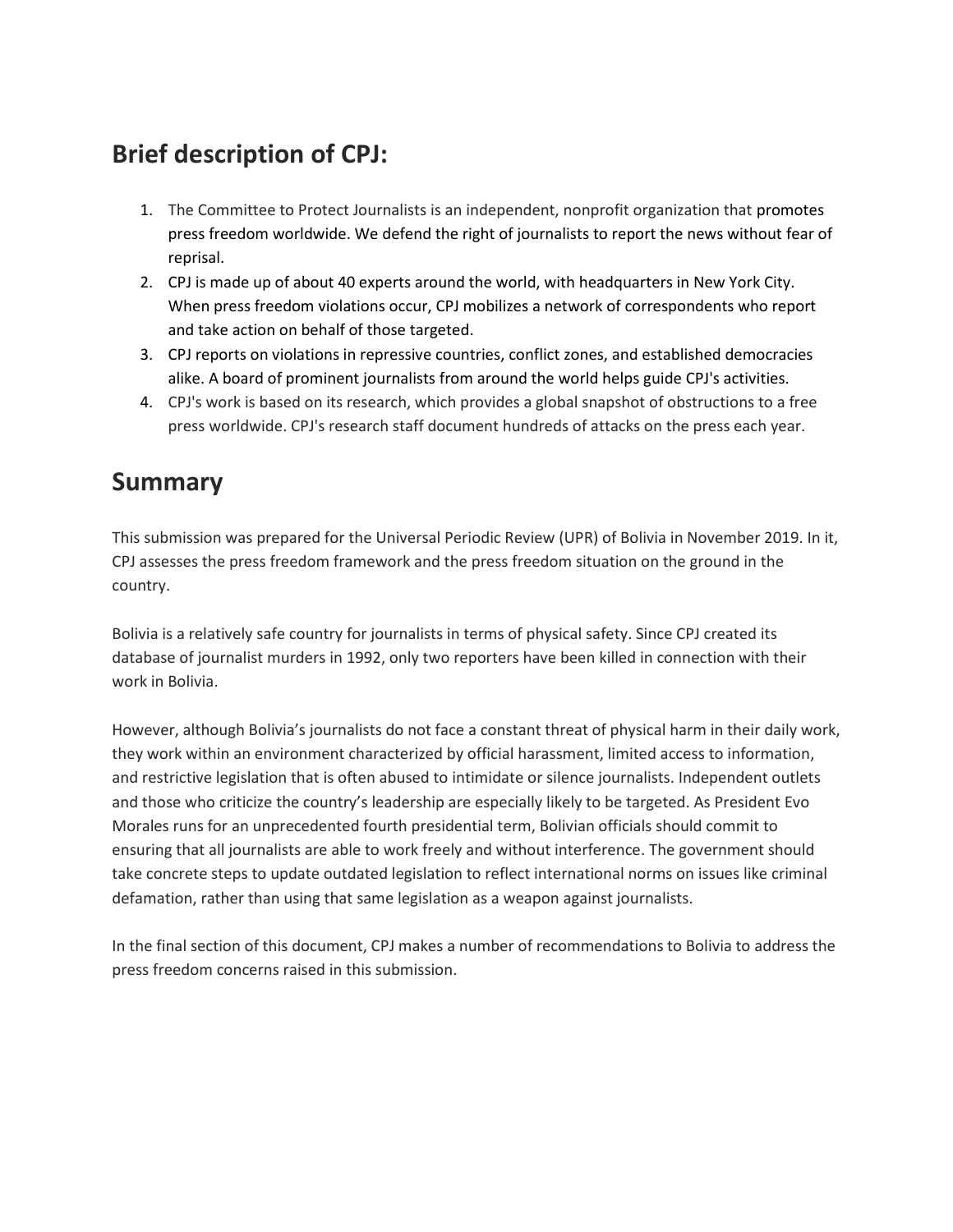# **Legal Framework**

1. Bolivia's 2009 constitution protects freedom of speech and of the press, with some limitations. Article 21 offers a broadly defined right to communicate freely, but Article 107 stipulates a duty to communicate with "truth and responsibility," according to [a 2016 Freedom House report.](https://freedomhouse.org/report/freedom-press/2016/bolivia) However, Bolivia's legal framework around press freedom and freedom of expression is largely outdated, drawing on obsolete legislation such as the 1920 Press Law, which allows for prosecuting members of the press for crimes that infringe the honor of the victims, [according to CPJ research.](https://cpj.org/reports/2016/03/south-america.php)

2. The 2010 Law against Racism and All Forms of Discrimination attempts to address degrading portrayals of indigenous people in the media by granting authorities the power to sanction or shut down outlets and arrest journalists for published material that is seen as racist. Media outlets can potentially face fines for statements made by a source or interview subject who does not represent the organization, according to the same Freedom House report.

3. Bolivia is a party to all the international instruments that make up the International Bill of Human Rights and to other international human rights instruments.

4. Bolivia's Penal Code and Press Law currently contain provisions restricting freedom of speech. Article 282 provides that publicly revealing a fact, a quality, or a conduct that may affect the reputation of an individual may be grounds for holding the offender liable. Article 283 provides that whoever commits calumny, defined as falsely accusing an individual with "committing a crime," may be punished with imprisonment ranging from six months to two years. Libel, defined in Article 287 as offending another person's "dignity and decorum," is punishable by community service ranging from one month to a year, and a fine.

#### **Main submission:**

- 1. The following submission is drawn from research conducted by the Committee to Protect Journalists. All CPJ publications on Bolivia can be found at [this link](https://cpj.org/americas/bolivia/)**.**
- 2. CPJ would like to raise ongoing concerns pertaining to 2nd Cycle (October 2014) 20th session recommendations from Theme: A, Paragraph 114.72 (Norway), 114.73 (Israel), 114.74 (Senegal) [SUPPORTED], 115.14 (Czech Republic), and 115.15 (United States of America). The concerns are as follows:
- 3. During President Evo Morales' most recent two terms (2009-2014, 2014-2019), the Bolivian government has relied on criminal defamation laws an[d broadly worded legislation](https://cpj.org/2010/10/bolivia-should-amend-anti-discrimination-law-to-en.php) to restrict press freedom and suppress critical reporting. As Morales runs for a fourth term this year, there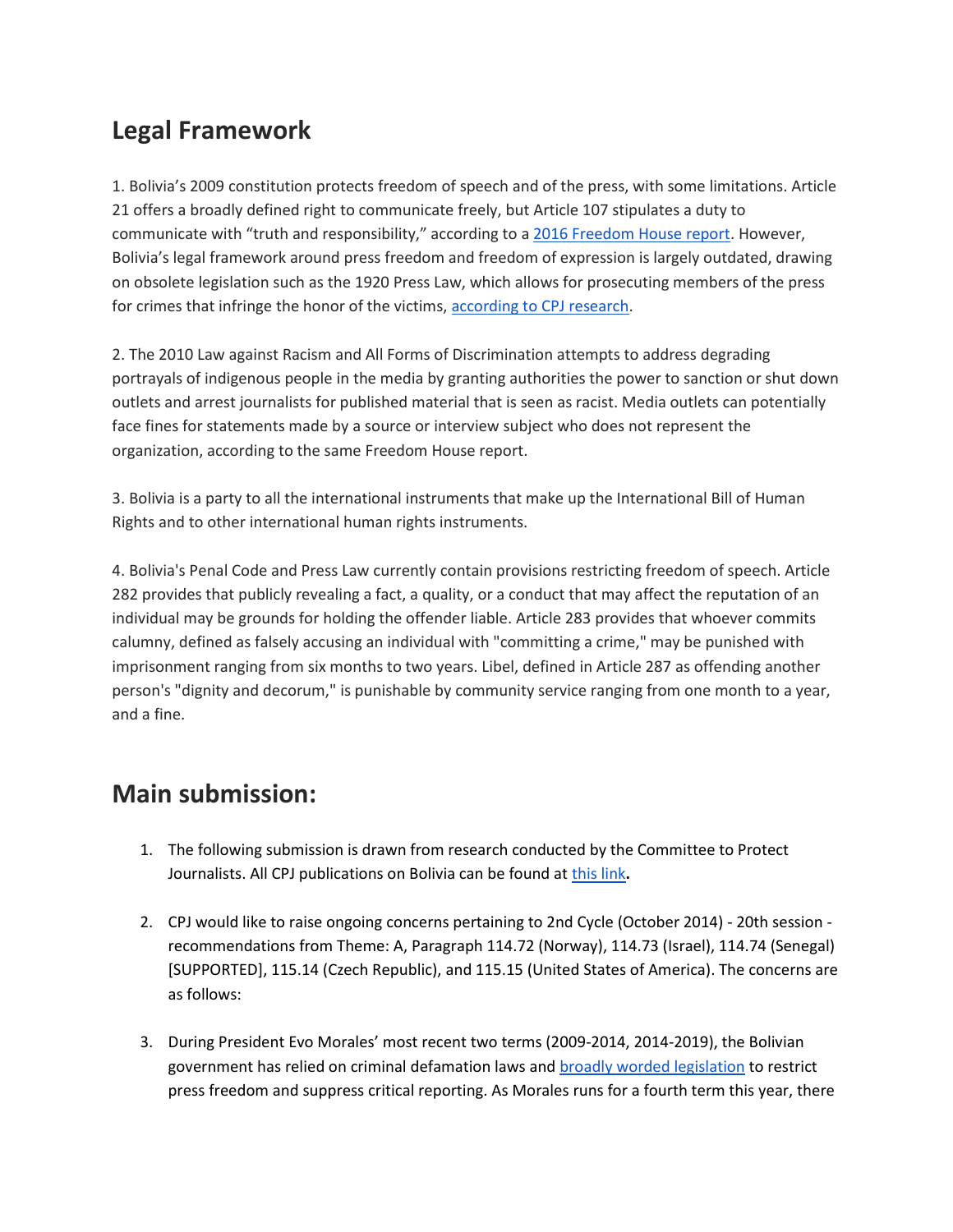is cause for concern that this electoral cycle will lead to even more overt attempts by the administration and its allies to consolidate control over information and limit press freedom.

- 4. In March 2015, two Bolivian journalists investigating police corruption in central Cochabamba state for the television station La Red ATB [received death threats.](https://cpj.org/2015/03/two-bolivian-journalists-threatened-after-reportin.php) The journalists reported the threats to the police and the attorney general's office, but no arrests were made.
- 5. On August 29, 2017, police officers [detained](https://cpj.org/2017/09/bolivian-radio-journalist-under-house-arrest-facin.php) Agustín Aldo Mamani, a reporter for the Radio del Valle station in the town of Mecapaca, while he was filming a protest that turned violent in La Paz. Police confiscated his camera, detained him for 93 hours, then held him under house arrest on charges of destruction of property.
- 6. In mid-2016, multiple high-ranking government officials angry about press coverage of a government [influence-peddling scandal,](http://www.nytimes.com/2016/05/26/opinion/the-worst-boyfriend-in-bolivia.html) which undermined President Morales' effort to pass a constitutional amendment which would have allowed him to run for a fourth consecutive term, [criticized independent media outlets](https://cpj.org/2016/06/bolivian-officials-threaten-journalists-with-jail.php) and called for journalists to be sent to prison, sending several journalists into exile.
- 7. Vice President *Álvaro García Linera* said in a speech on June 15, 2016, that several news outlets had lied to the country and defamed Morales, singling out the independent *[Página Siete,](http://www.paginasiete.bo/) [Los](http://www.lostiempos.com/)  [Tiempos](http://www.lostiempos.com/)*, and *[El Deber](http://www.eldeber.com.bo/)* newspapers, the [Erbol](http://www.erbol.com.bo/) radio network, and the Catholic church-run [Fides](http://www.noticiasfides.com/)  [News Agency.](http://www.noticiasfides.com/) He described the outlets as part of a "political-media mafia" that had carried out "ruthless attacks" against Morales and said the "liars" would have to go to jail. A month earlier, Presidential Minister Juan Ramón Quintana called those same news outlets a ["cartel of liars"](http://www.erbol.com.bo/noticia/politica/19052016/quintana_acuso_4_medios_de_formar_un_cartel_de_la_mentira) whose true aim was to block the left-wing government's economic and political reforms.
- 8. Following Quintana's remarks, Carlos Valverde, a television journalist who closely covered the scandal, [fled](https://knightcenter.utexas.edu/blog/00-17168-another-journalist-flees-bolivia-organizations-denounce-hostility-against-press-countr) to Argentina and then to Brazil. Another Bolivian journalist, Wilson García Mérida, editor of the *Sol de Pando* newspaper, fled to Brazil after he said Quintana had accused him of sedition, and remained in exile there for more than two years.
- 9. In July 2016, President Morales [filed a criminal defamation suit](https://cpj.org/2016/08/bolivian-presidents-criminal-defamation-suit-threa.php) against journalist Humberto Vacaflor in response to remarks Vacaflor made on the July 4 episode of the TV Católica program "Encontrados" (Found) accusing Morales of being connected to the murder of police officer David Andrade and his wife Graciela Alfaro in 2000.
- 10. CP[J research](https://cpj.org/blog/2015/08/criminal-defamation-thwarts-critical-reporting-in-.php) has shown that the use of criminal defamation laws continues to have a chilling effect on the press in Latin America. In 2012, Bolivian journalist Rogelio Peláez was [sentenced](https://cpj.org/2012/03/bolivian-journalist-sentenced-to-prison-for-defama.php#more) to 30 months in prison on defamation charges springing from a story he wrote alleging government corruption.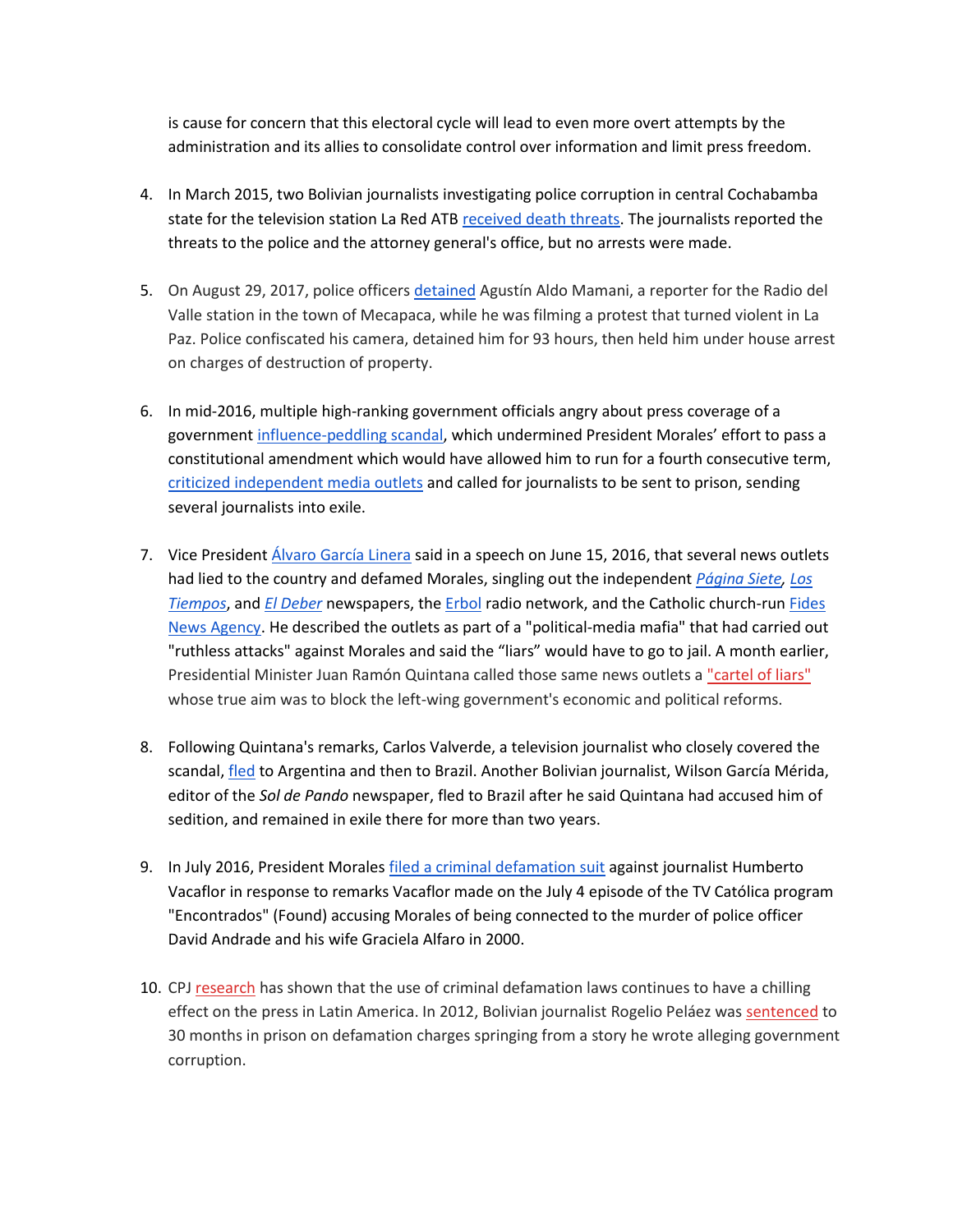- 11. CPJ has closely followed the [state of criminal defamation laws](https://cpj.org/reports/2016/03/south-america.php) in the Americas for over a decade. In 2000, CPJ began an intense campaign to eliminate these laws in the region. These efforts were widely successful and helped shape an emerging international consensus, including within the Inter-American system, that criminal defamation violates international freedom of expression standards.
- 12. Despite the growing regional consensus, Bolivia's Penal Code and Press Law [currently contain](https://cpj.org/reports/2016/03/south-america.php)  [provisions](https://cpj.org/reports/2016/03/south-america.php) restricting freedom of speech, including criminal defamation, calumny, and libel.
- 13. On January 2, 2019, the state telecommunications company Entel announced it planned to [open](https://www.paginasiete.bo/sociedad/2019/1/3/entel-anuncia-proceso-penal-contra-el-periodista-raul-penaranda-204912.html)  [a criminal proceeding against journalist Raúl Peñaranda,](https://www.paginasiete.bo/sociedad/2019/1/3/entel-anuncia-proceso-penal-contra-el-periodista-raul-penaranda-204912.html) director of the news website *Brújula Digital,* for damaging its business image and failing to be objective in his recent reporting, and demanded public redress and retraction.
- 14. Two [journalists have been killed](https://cpj.org/data/killed/americas/bolivia/?status=Killed&motiveConfirmed%5B%5D=Confirmed&type%5B%5D=Journalist&cc_fips%5B%5D=BL&start_year=1992&end_year=2019&group_by=location) in direct relation to their work in Bolivia since 1992, according to CPJ research. There are still no convictions in the murder case of Carlos Quispe Quispe, a journalist working for a government-run radio station in Pucarani who died as a result of injuries after being severely beaten by protesters demanding the ouster of a local mayor in 2008.
- 15. Bolivia has shown a degree of willingness to work on press freedom and journalist safety, as seen by the country's support of the recommendations made in the 2014 UPR. However, officials at local and regional levels take their cues from the national leadership, and it is difficult to trust Bolivia's commitment to upholding press freedom and ensuring the safety of journalists when criminal defamation laws remain on the books and the country's most powerful figures, including President Morales, regularly criticize and attempt to intimidate and undermine critical media.

## **Recommendations for the Bolivian Government:**

- 1. Ensure that journalists in Bolivia can freely engage in investigative reporting and exercise their right to freedom of the press without facing intimidation or harassment.
- 2. Take measures to reform relevant legislation to ensure that it complies with international standards on freedom of expression.
- 3. Refrain from using criminal defamation lawsuits against reporters.
- 4. Ensure that government entities do not endorse or impose restrictions on freedom of the press in any way whatsoever.